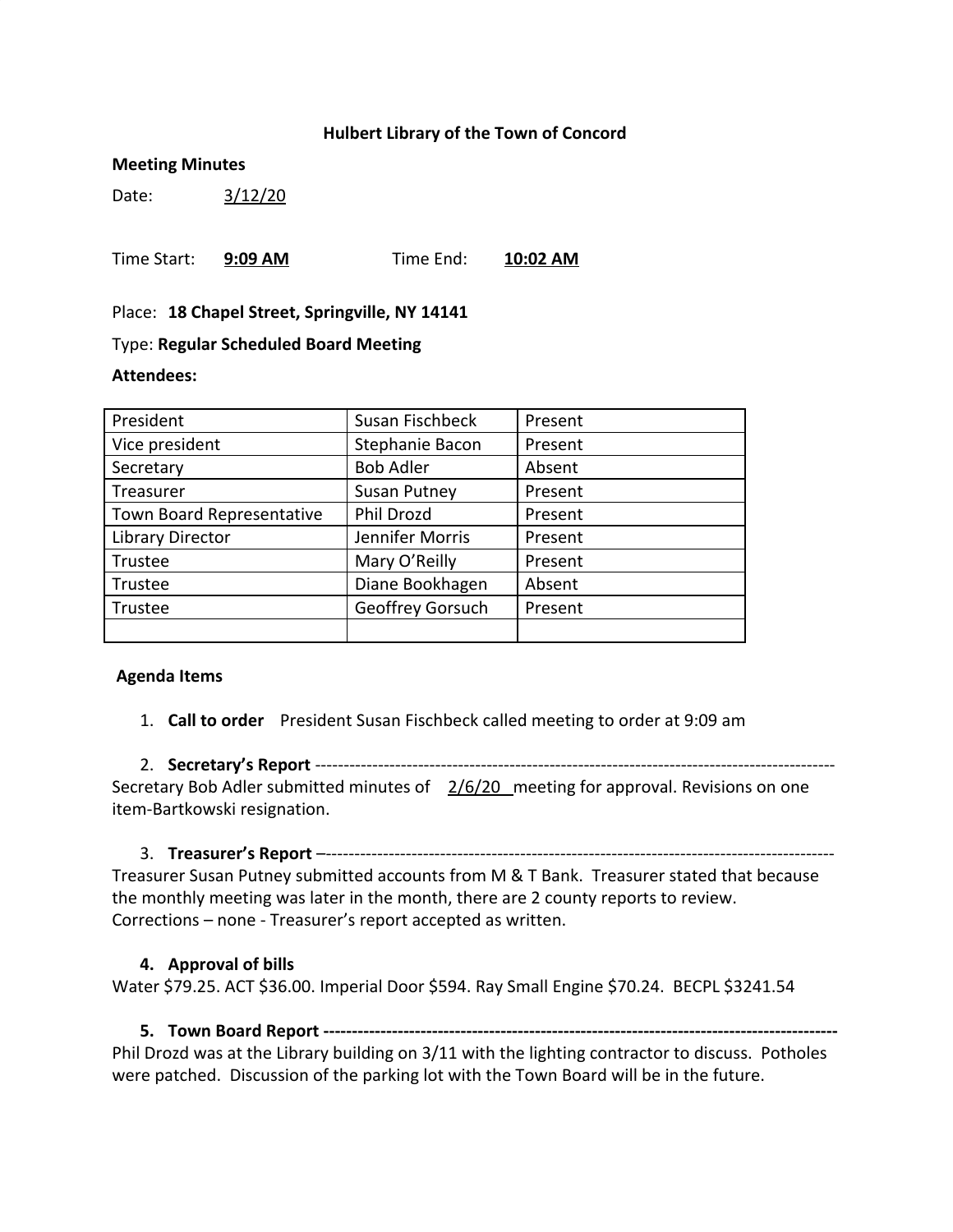# **6. Correspondence ----------------------------------------------------------------------------------------------**

Letter from Central regarding our new liaison, Joel Moore.

## **7. Library Director's Report**

● Director's Report attached

CO-VID 19 discussion. How should we handle planning and message? We will defer to the Erie County Health Department's guidance.

### **8. Old Business**

- Long-range planning report: still on track. Central library staff will give suggestions at the committee meeting on 3/18.
- Diane Bookhagen presented the Bulletin Board, Meeting Room & Petty Cash policies that have been drafted. Vote to accept policies: Motion to accept by Stephanie Bacon, seconded by Sue Putney. Carried.

### **9. New Business-none**

- 10. Next meeting date and time: April 2, 2020 at 9 am
- 11. Adjournment Meeting was adjourned at 10:02 am